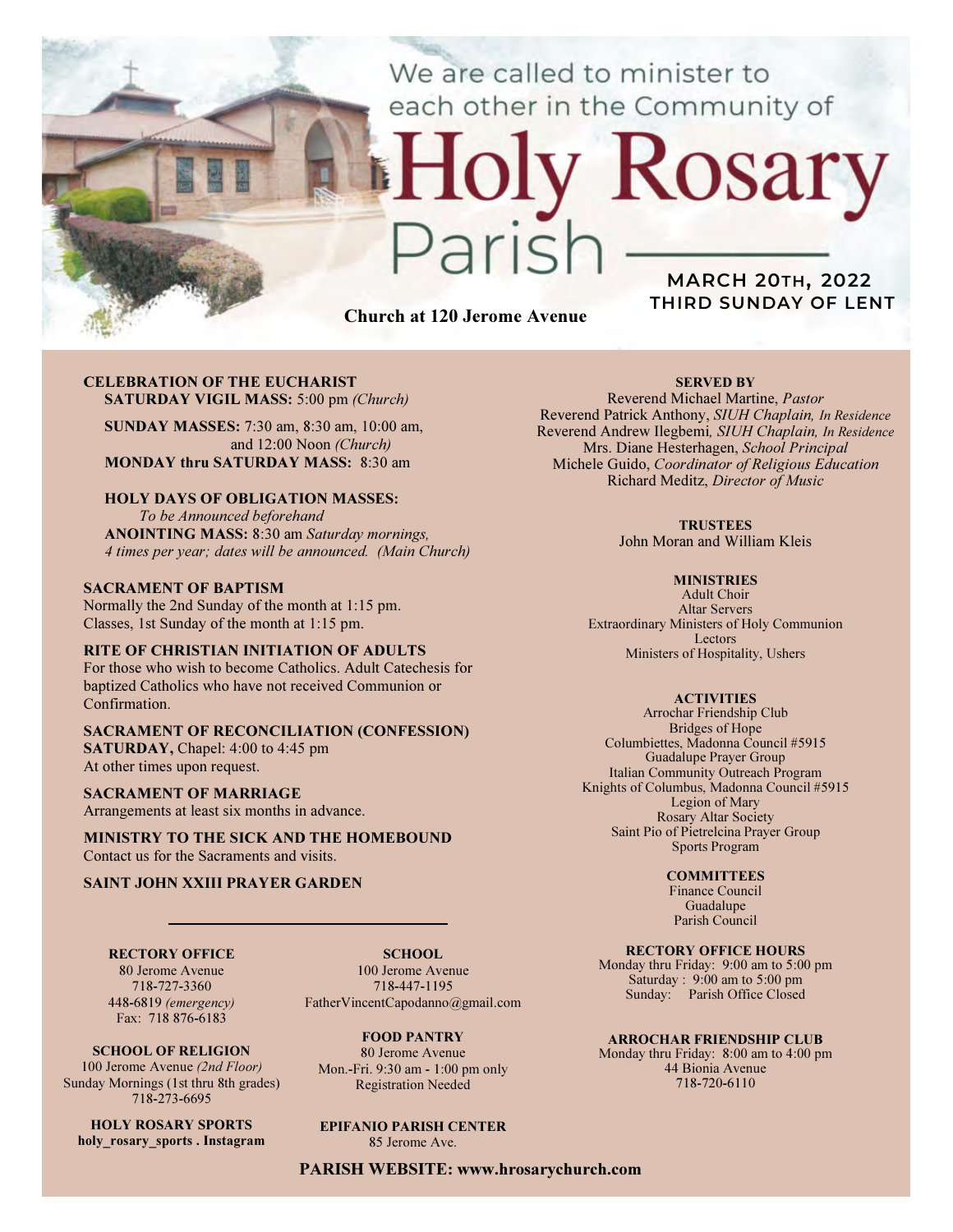

SUNDAY, March 20, 2022 CCD Classes today. Children attend the 8:30 am Mass followed by their class. Any question regarding the CCD Program, please leave a message for Ms Guido at 718-273-6695

MONDAY, March 21, 2022 7:00 pm - Legion of Mary, Parish Center, Rooms 2 & 3

TUESDAY, March 22, 2022 7:00 pm - Spanish Prayer Group, Church

WEDNESDAY, March 23, 2022

THURSDAY, MARCH 24, 8:00 pm - Knights of Columbus, Parish Center, Rooms 2 & 3

FRIDAY, March 25, 2022 7:30 pm - Stations of the Cross & Benediction, Church

SATURDAY, March 26, 2022 4:00 - 4:45 pm - Confessions, Daily Mass Chapel Rosary Altar Spring Fair before & after 5pm Mass

SUNDAY, March 27, 2022 Rosary Altar Spring Fair before & after all Masses CCD Classes today. Children attend the 8:30 am Mass followed by their class. Any question regarding the CCD Program, please leave a message for Ms Guido at 718-273-6695

# BAPTISMS

Baptisms will be celebrated on the SECOND SUNDAY of the month at 1:15 pm. Baptismal Classes will be held on the FIRST SUNDAY of the month at 1:15 pm. Please call the Rectory to make arrangements for the Baptism and to fill out the necessary paperwork.

# STATIONS OF THE CROSS

Stations of the Cross and Benediction of the Blessed Sacrament will be held on Friday evenings in Lent at 7:30 pm. Families with children are welcome. All are encouraged to attend.





The Cardinal's Appeal is underway now in our Parish. Our goal is \$55,000. To date \$8,030 has been pledged from 33 gifts. This is 14% of our goal.

# MEMORIAL MASSES

 Due to the shortage of priests at Holy Rosary, we are unable to accept separate, private memorial masses on the anniversary of death any longer.

 Please reserve a Mass, shared or otherwise, for your deceased loved one upon the opening of the Mass Book each year.



# EASTER FLOWERS

Parishioners on our envelope System will find an Easter Flower Donations Envelope in the packet of March envelopes mailed home to you. Additional envelopes are available in the Narthex.

Your generosity will help beautify our Altar during the Easter season.

# LENTEN GUIDELINES

During the Season of Lent, our Church recommends that all the Faithful reflect a spirit of penance in their daily life through performing acts of fast and abstinence.

**FASTING** requires that only one full meal be taken per day. Two other smaller meals may be taken during the day to maintain physical strength, but these two meals together should not equal a full meal in quantity. Fasting obliges all those who have reached the age of 18 and continues to oblige until age 59. Those not specifically obliged to fast are encouraged to join in the discipline of fasting to the extent that they are able.

**ABSTINENCE** prohibits individuals from eating meat. Abstinence obliges all those who have reached the age of 14 and above. Children and adolescents should be encouraged to join in this discipline to the extent that they are able. ASH WEDNESDAY AND GOOD FRIDAY

> Are days of fast and abstinence. FRIDAYS in Lent are days of abstinence. Please cut out and save for future reference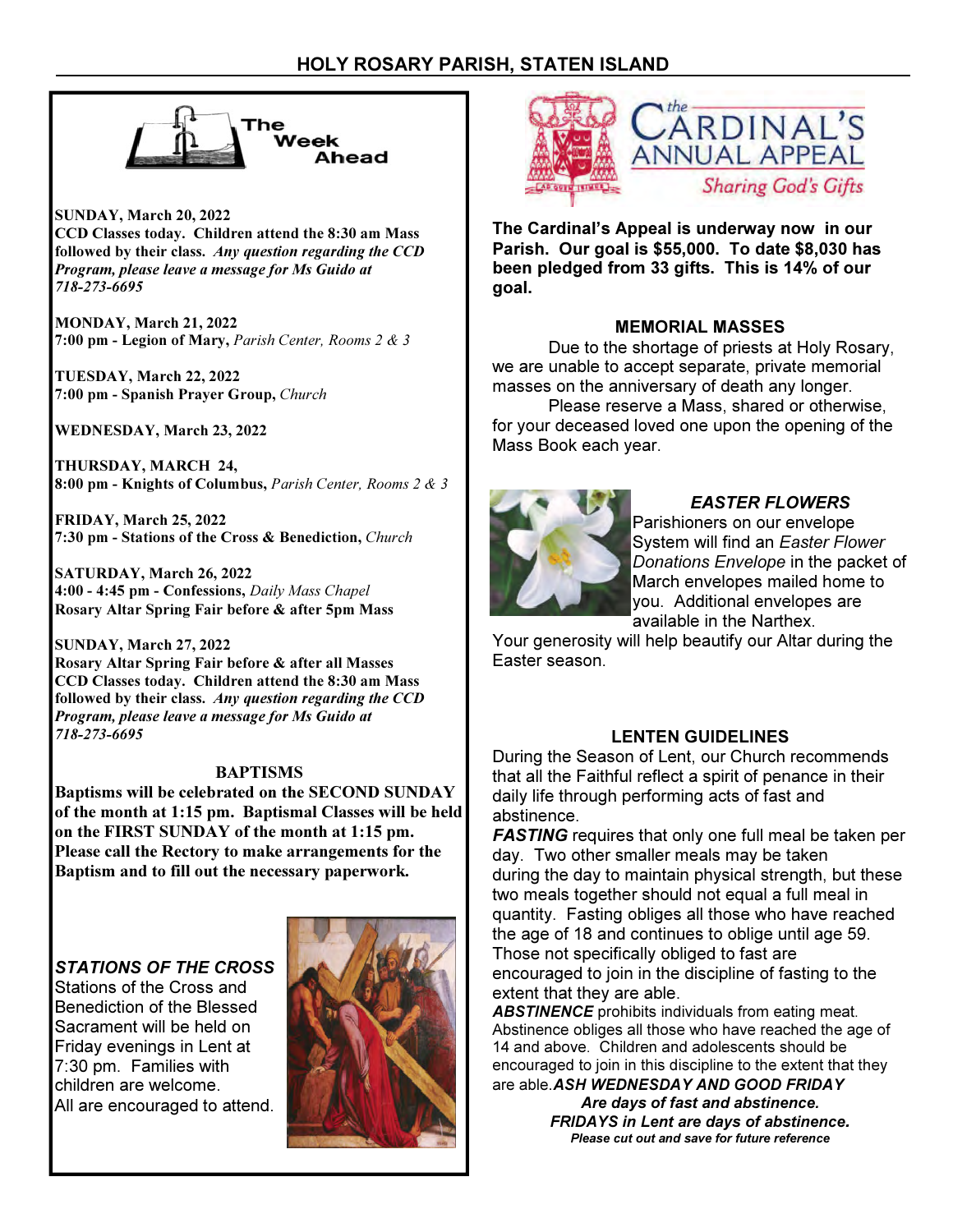# A Message from Msgr. Belford, our Dean:

 "I am happy to tell you about a very special event that you are invited to participate in: a Staten Island Synodal Listening Session. It will be held on Saturday, April 2, from 9am to 12:30 pm, at Our Lady of Pity Church and Gymnasium, at 1616 Richmond Avenue, near Victory Blvd.

 Our local Listening Session is part of a worldwide process of consultation begun by Pope Francis in preparation for a Synod of Bishops that will meet in Rome in October 2023. Our Staten Island Listening Session is open to everyone - both those active in parish life and those who may have been away but want to help our Church be the best it can be.

 Cardinal Dolan is asking for input from people in all twelve Deaneries of the Archdiocese (Staten Island, South Manhattan, North Manhattan, East Bronx, West Bronx, South, Westchester, North Westchester, Rockland, Orange, Dutchess/Putnam, Sullivan and Ulster). April 2nd is our chance for people from all over Staten Island to come together in prayer, to speak and to listen, to share our ideas about what we as Catholics are doing well, and what our Church needs to do better.

 To answer a basic question: what is a Synod, and how do you pronounce It? (Like sin-od, not sigh-nod.) A Synod is an important church meeting to see how well or poorly either our whole worldwide Catholic Church, or a smaller part of it, is doing. Asking for the help of the Holy Spirit, we want to find what we can contribute to make it better. If you go to the Synod website https://archny.org/synod/listening-sessions, you can preview the kind of questions that this Synodal Listening Session will discuss.

 Here is another word to learn: Synodality: Synodality means making a journey of spiritual discernment together. This is why an in-person meeting is so valuable. On April 2nd, we will begin in Our Lady of Pity Church at 9am for a half hour of praying in the presence of Jesus in the Blessed Sacrament. After Benediction we will go over to the gymnasium for three hours of small group discussions. Relying on the Holy Spirit, we hope to learn from one another and to surface ideas and recommendations that we can use locally as well as send to Cardinal Dolan.

 We are very grateful to Fr. John Wroblewski, Pastor of Our Lady of Pity Parish, for letting us use their church and gym, which can hold about 200 people. We know that there also has to be a way for people who can't be there in person but who want to send their ideas to Cardinal Dolan need to receive the reports from the twelve Deaneries, plus input continued next column

## DON'T FORGET TO GET YOUR SUPER 50/50 RAFFLE FOR THE MONTH OF MARCH! The Winner will be Drawn the Last Day of the Month & the winning amount will be printed in the Bulletin A Reminder that the Donation is \$5.00

 You will find a yellow envelope for this Raffle in the packet mailed home to you. If you want to enter more than once, additional envelopes are available in the Hospitality Room. Drop the envelope in the Collection Basket or Bring to the Rectory. You may fill out as many envelopes as you like. Send in your envelopes now for March and let's start to build up the jackpot! The February winner received \$180.

## Continued from previous column

from those who want to send him their ideas directly, by the end of April. He then sends a report from our Archdiocese to Rome, to help him and all the delegates who will meet with Pope Francis in October 2023.

 If you want to attend this Staten Island Synodal Listening Session on April 2, please register so we can prepare to welcome you. You can preview the discussion questions at www.archny.org/synod. People can sign up to attend by going to: https://archny.org/synod/listening-session/. And anyone whether they come or cannot, who would like to submit their feedback online, can use: https://archny.org/synod/contact-us/

 Thanks, Msgr. Belford

# AND IN ALL THINGS GIVE THANKS

| March 13, 2022 Adult Collection                             | \$5,674.00 |
|-------------------------------------------------------------|------------|
| March 13, 2022 Children's Collection                        | \$177.00   |
| March 14, 2021 Adult Collection                             | \$5,059.00 |
| March 14, 2021 Children's Collection                        | \$51.00    |
| This Week's On Line Giving by 21 users                      | \$663.00   |
| <b>Our Weekly Parish Operating Expenses are \$18,298.00</b> |            |